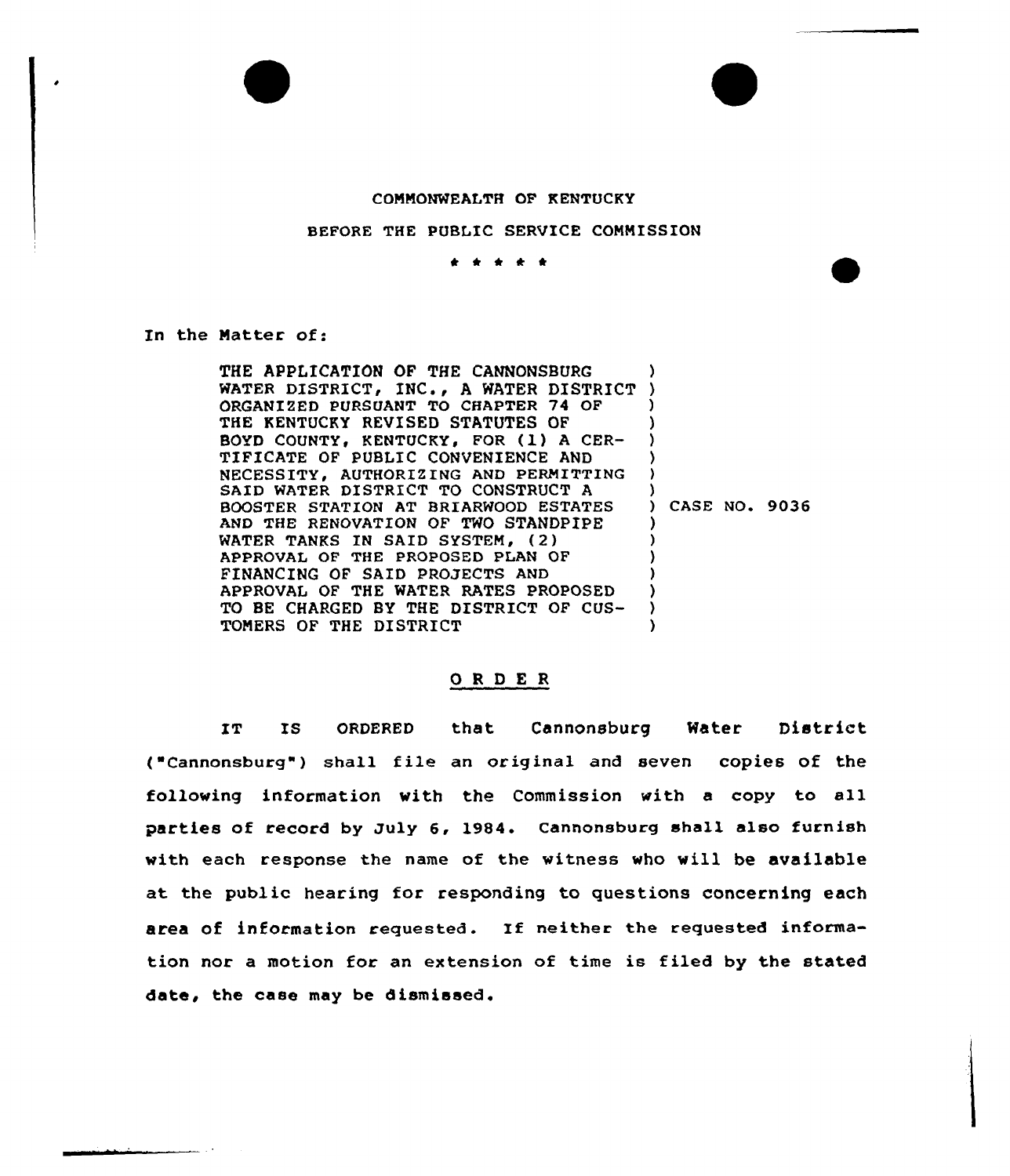(1) Provide a pressure recording chart showing the actual 24-hour continuously measured pressure available on the suction side of Cannonsburg's Rockdale pump station. Identify the 24-hour period recorded, the exact location of the pressure recorder and the sea level elevation of the recorder.

(2) Provide a pressure recording chart showing the actual 24-hour continuously measured pressuee available on the discharge side of Cannonsburg's Rockdale pump station. Identify the 24-hour peeiod eecorded, the exact locaton of the pressure recorder and the sea level elevation of the recorder.

(3) In conjunction with Items (1) and (2) provide the beginning reading and ending reading from both master meters for the same 24-hour period.

(4) Provide a pressure recording chart showing the actual 24-houe continuously measured pressure available in the vicinity of the suction side of the proposed booster pump to serve Briarwood Estates. Identify the 24-hour period recorded, the exact location of the pressure recorder and the sea level elevation of the recorder.

(5) Provide an average instantaneous pressuee reading for the suction and discharge sides of the existing Rockdale pump station for a 15 minute time period during pump operation. Also provide beginning and ending readings from both master meters for the same 15 minute time period.

(6) The quote for the proposed Rockdale pump station has expired. Provide an updated quote.

 $-2-$